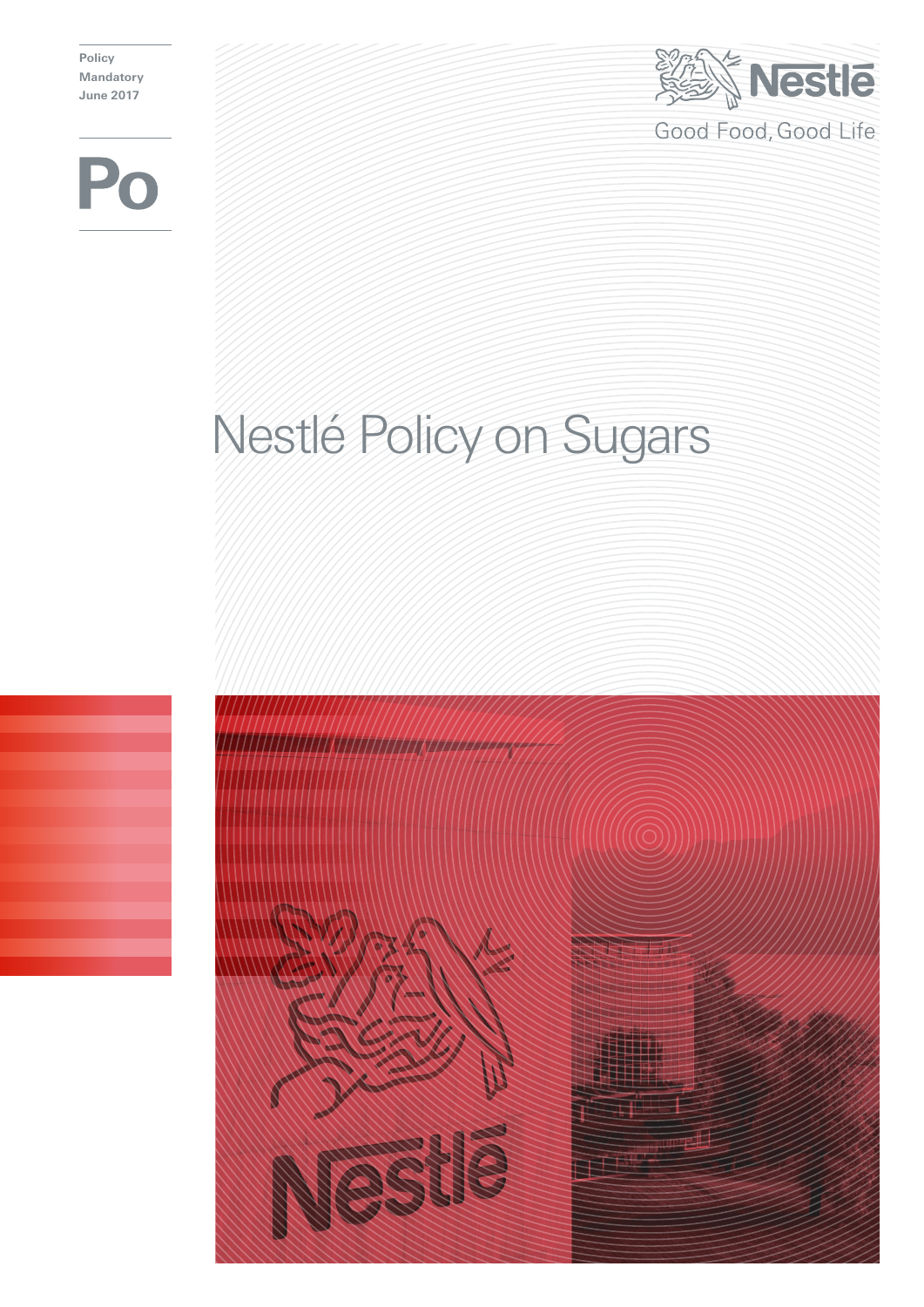**Policy Mandatory June 2017**

**Issuing department** B-NHW / CT-NHW & Sustainability

**Target audience** Research & Development, Application Groups, Marketing, Communication, NHW Managers, Nutritionists, Public Affairs, Regulatory & Scientific Affairs, Legal Affairs

**Approver** Executive Board Nestlé S.A.

**Replaces** December 2013 – Nestlé Policy on the Level of Sugars in Food Products

**Repository** All Nestlé Principles and Policies, Standards and Guidelines can be found in the Centre online repository at: http://intranet.nestle.com/nestledocs

**Copyright** All rights belong to Nestec Ltd., Vevey, Switzerland. © 2017, Nestec Ltd.

**Design** Nestec Ltd., Corporate Identity & Design, Vevey, Switzerland with images3, Lausanne, Switzerland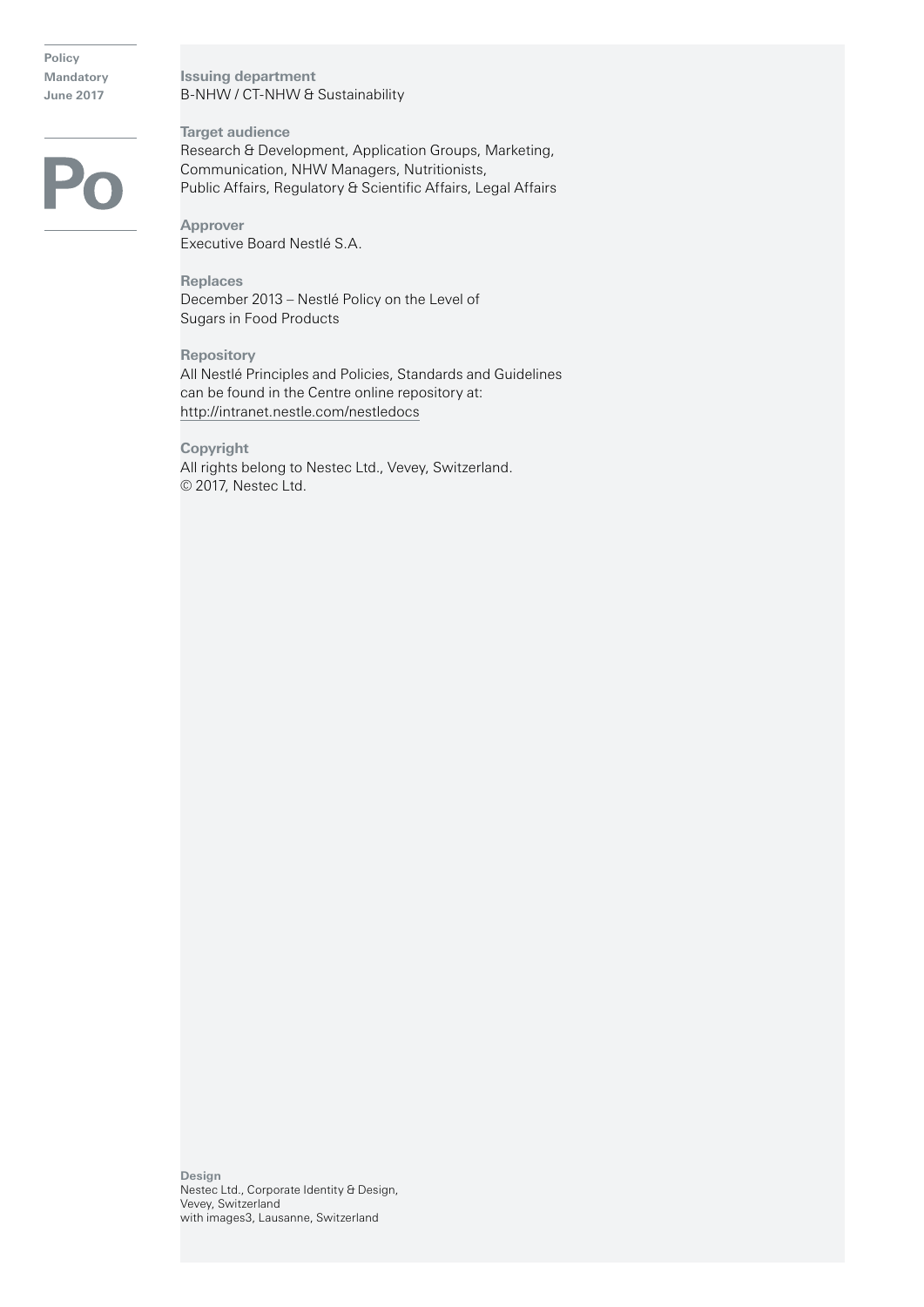## The Nestlé Policy on Sugars

At Nestlé, we are constantly improving the nutritional and taste performance of our food and beverage products. This is one of the many actions we take to help fulfil our purpose: enhancing quality of life and contributing to a healthier future.

We pay particular attention to food safety and nutritional recommendations whilst complying with regulatory requirements and meeting consumer expectations.

**With this Policy update, the Company reiterates its commitment to further reduce the level of sugars in its food and beverage products and help consumers achieve target daily intakes of sugars corresponding to recommendations from the World Health Organization (WHO).**

#### **Understanding sugars**

Sugars are a group of sweet substances that are a source of fuel for the body and brain. They are regarded as safe and highly versatile ingredients, adding sweetness, texture, flavour, colour and preservative properties to many different foods and beverages. Sugars occur naturally in fruits, milk, honey and some vegetables. Other major sources of sugars in our diets are those added during manufacturing, cooking and at the table.

The WHO's "Guideline. Sugars intake for adults and children" recommends that no more than 10 per cent of calories should come from free sugars, and suggests further reductions to less than 5 per cent of calories in our diet. Excessive intake of sugars is associated with an increased risk of certain non-communicable diseases (NCDs) including obesity, type 2 diabetes and cardiovascular diseases. However, around the world, the intake of sugars is usually above the recommended level.

The WHO action plan for the prevention and control of NCDs includes reducing the content of sugars in food and non-alcoholic beverages as a measure to help promote a healthy diet.

### **Nestlé's commitment and target**

Since the establishment of the first Nestlé Policy on sugars in 2007, the company has significantly reduced the amount of sugars in many Nestlé products – especially children products.

Taking this further, we have renewed our Policy on sugars to help consumers achieve global guidelines on sugars intake.

Our Policy goal is to further reduce the sugars we add in our products by an average of at least 5% over four years (2017–2020) to support individuals and families in meeting global recommendations.

#### **Scope**

The Nestlé Policy to reduce sugars applies to all food and beverage products for human consumption on a global basis, sold under brands owned by Nestlé. This includes a vast portfolio comprising drinks, biscuits, desserts and ice cream but has to exclude a few specific areas:

- i. Products in which the content of sugars cannot be reduced below a certain amount due to compositional standards set by regulatory requirements, Codex Alimentarius or authoritative industry associations (e.g. sweetened condensed milk).
- ii. Products for special dietary uses tailored to specific needs of a consumer group (e.g. infant formula, clinical and sports nutrition products).

This Policy forms a central part of our commitment to offer tastier and healthier food and beverage choices. Nestlé actively supports scientific advancements in the area of sugars and their effects on health. We also continue to drive technological innovations that will enable the reduction of sugars we add in our product portfolio without compromising on safety, quality and taste and align with consumers' expectations for more natural products.